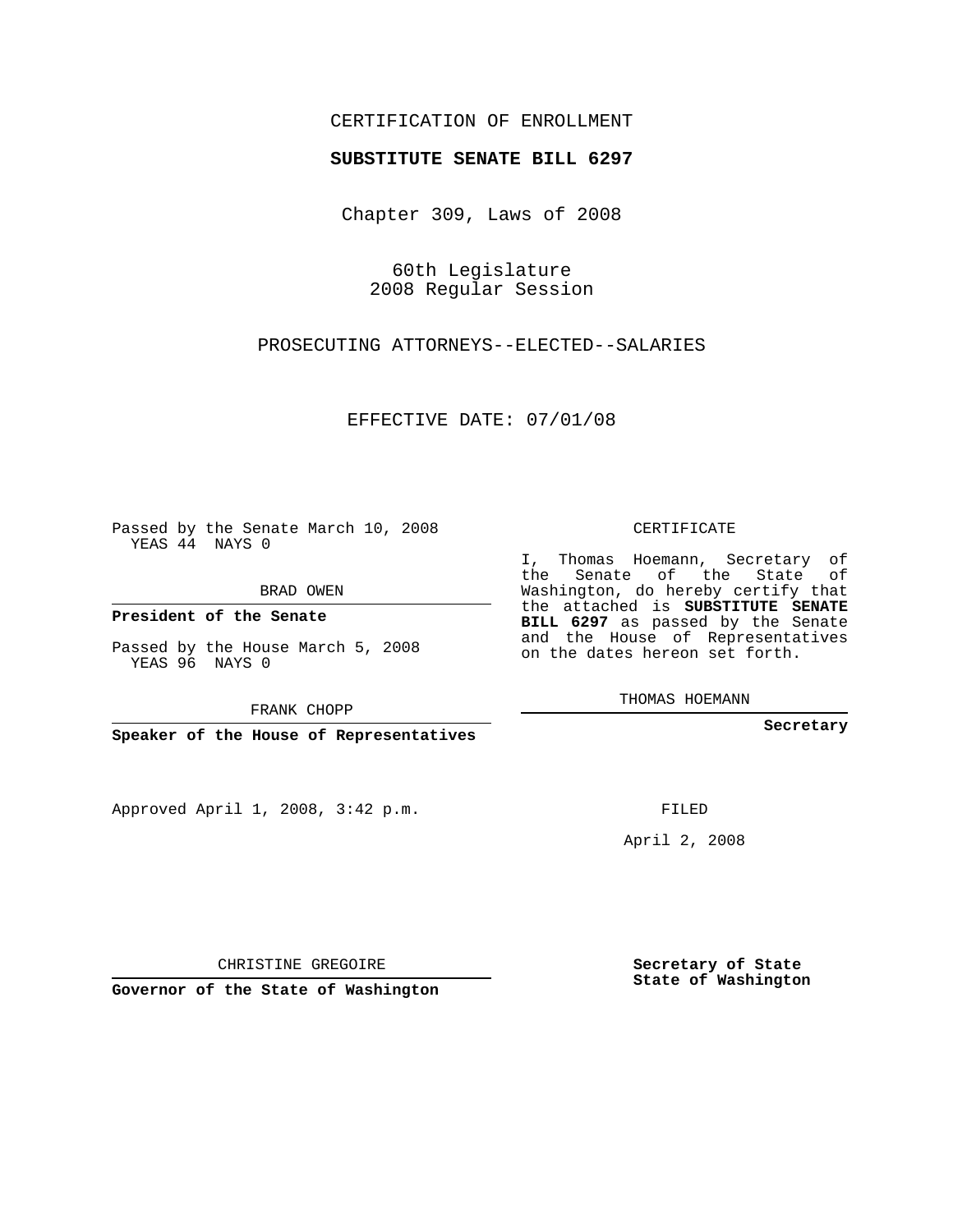# **SUBSTITUTE SENATE BILL 6297** \_\_\_\_\_\_\_\_\_\_\_\_\_\_\_\_\_\_\_\_\_\_\_\_\_\_\_\_\_\_\_\_\_\_\_\_\_\_\_\_\_\_\_\_\_

\_\_\_\_\_\_\_\_\_\_\_\_\_\_\_\_\_\_\_\_\_\_\_\_\_\_\_\_\_\_\_\_\_\_\_\_\_\_\_\_\_\_\_\_\_

AS AMENDED BY THE HOUSE

Passed Legislature - 2008 Regular Session

### **State of Washington 60th Legislature 2008 Regular Session**

**By** Senate Ways & Means (originally sponsored by Senators Prentice, Brandland, and Sheldon)

READ FIRST TIME 02/08/08.

1 AN ACT Relating to elected prosecuting attorney salaries; amending 2 RCW 36.17.020; creating new sections; and providing an effective date.

3 BE IT ENACTED BY THE LEGISLATURE OF THE STATE OF WASHINGTON:

 NEW SECTION. **Sec. 1.** The legislature finds that an elected county prosecuting attorney functions as both a state officer in pursuing criminal cases on behalf of the state of Washington, and as a county officer who acts as civil counsel for the county, and provides services to school districts and lesser taxing districts by statute.

 9 The elected prosecuting attorney's dual role as a state officer and 10 a county officer is reflected in various provisions of the state 11 Constitution and within state statute.

 The legislature finds that the responsibilities and decisions required of the elected prosecuting attorney are essentially the same in every county within Washington state, from a decision to seek the death penalty in an aggravated murder case, to the decision not to prosecute but refer an offender to drug court; from a decision to pursue child rape charges based solely upon the testimony of the child, to a decision to divert juvenile offenders out of the justice system.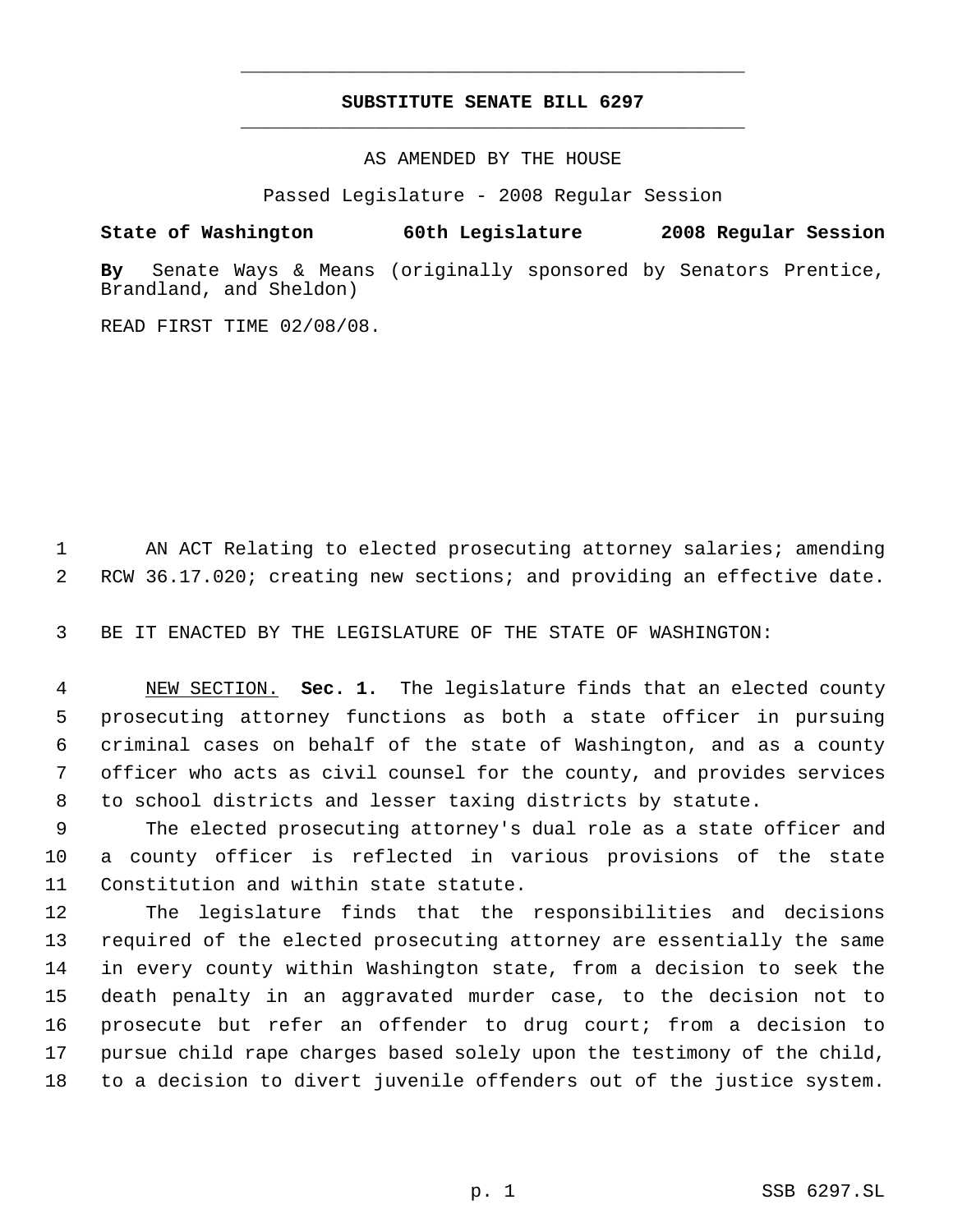Therefore, the legislature finds that elected prosecuting attorneys need to exercise the same level of skill and expertise in the least populous county as in the most populous county.

 The legislature finds that the salary of the elected county prosecuting attorney should be tied to that of a superior court judge. This furthers the state's interests and responsibilities under the state Constitution, and is consistent with the current practice of several counties in Washington state, the practices of several other states, and the national district attorneys' association national standards.

 **Sec. 2.** RCW 36.17.020 and 2001 c 73 s 3 are each amended to read as follows:

 The county legislative authority of each county or a county commissioner or councilmember salary commission which conforms with RCW 36.17.024 is authorized to establish the salaries of the elected 16 officials of the county. ((One-half of the salary of each prosecuting 17 attorney shall be paid by the state.)) The state and county shall contribute to the costs of the salary of the elected prosecuting 19 attorney as set forth in subsection (11) of this section. The annual salary of a county elected official shall not be less than the following:

 (1) In each county with a population of one million or more: Auditor, clerk, treasurer, sheriff, members of the county legislative 24 authority, and coroner, eighteen thousand dollars; and assessor, 25 nineteen thousand dollars( $(i \cdot$  and prosecuting attorney, thirty thousand 26 three hundred dollars));

 (2) In each county with a population of from two hundred ten thousand to less than one million: Auditor, seventeen thousand six hundred dollars; clerk, seventeen thousand six hundred dollars; treasurer, seventeen thousand six hundred dollars; sheriff, nineteen thousand five hundred dollars; assessor, seventeen thousand six hundred 32 dollars; ((prosecuting attorney, twenty-four thousand eight hundred 33 dollars+)) members of the county legislative authority, nineteen thousand five hundred dollars; and coroner, seventeen thousand six hundred dollars;

 (3) In each county with a population of from one hundred twenty-five thousand to less than two hundred ten thousand: Auditor, sixteen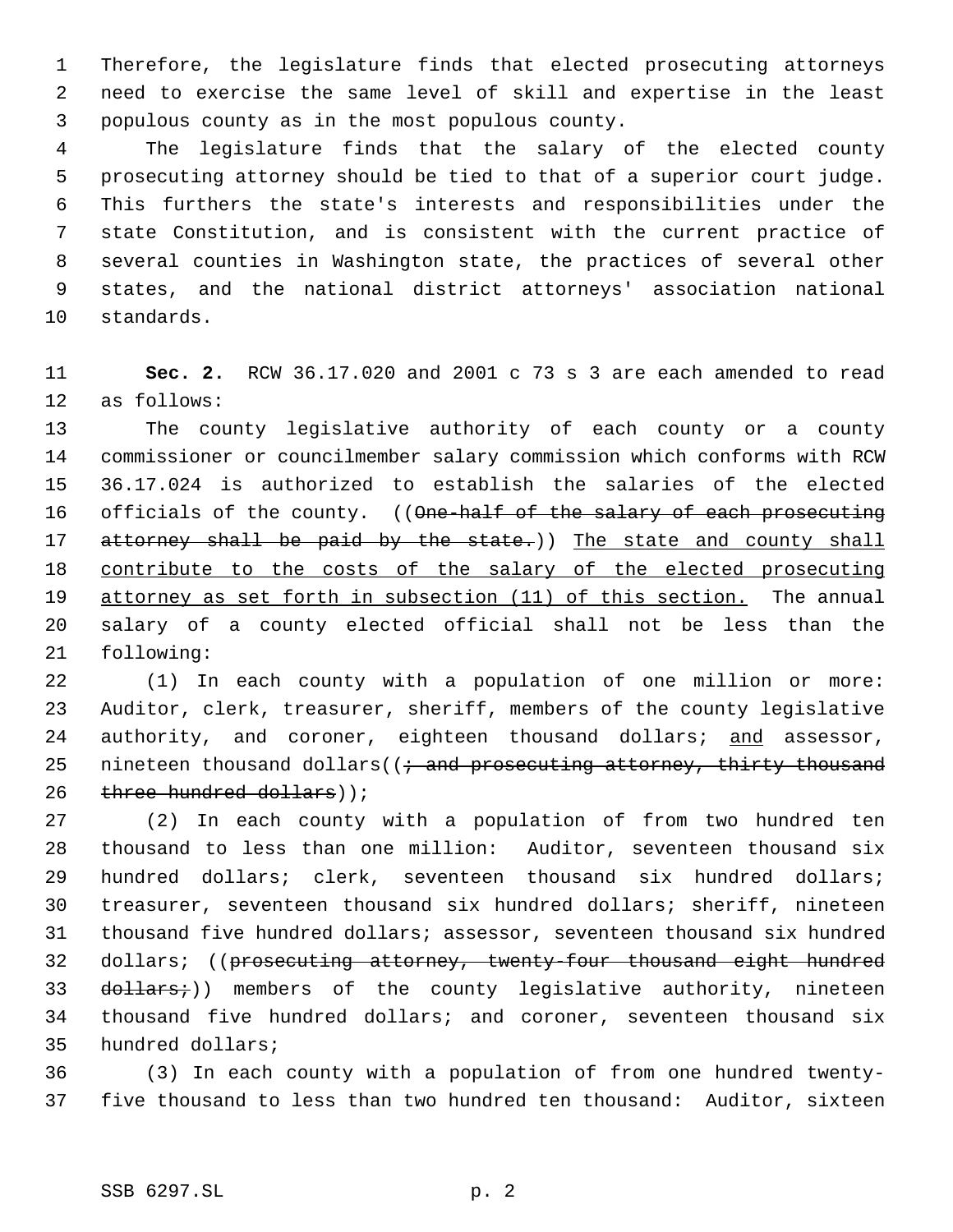thousand dollars; clerk, sixteen thousand dollars; treasurer, sixteen thousand dollars; sheriff, seventeen thousand six hundred dollars; 3 assessor, sixteen thousand dollars; ((prosecuting attorney, twenty-four 4 thousand eight hundred dollars;)) members of the county legislative authority, seventeen thousand six hundred dollars; and coroner, sixteen thousand dollars;

 (4) In each county with a population of from seventy thousand to less than one hundred twenty-five thousand: Auditor, fourteen thousand 9 nine hundred dollars; clerk, fourteen thousand nine hundred dollars; treasurer, fourteen thousand nine hundred dollars; assessor, fourteen thousand nine hundred dollars; sheriff, fourteen thousand nine hundred 12 dollars; ((prosecuting attorney, twenty-three thousand seven hundred 13 dollars;)) members of the county legislative authority, fourteen thousand nine hundred dollars; and coroner, fourteen thousand nine hundred dollars;

 (5) In each county with a population of from forty thousand to less than seventy thousand: Auditor, thirteen thousand eight hundred 18 dollars; clerk, thirteen thousand eight hundred dollars; treasurer, thirteen thousand eight hundred dollars; assessor, thirteen thousand eight hundred dollars; sheriff, thirteen thousand eight hundred 21 dollars; ((prosecuting attorney, twenty-three thousand seven hundred 22 dollars;)) members of the county legislative authority, thirteen thousand eight hundred dollars; and coroner, thirteen thousand eight hundred dollars;

 (6) In each county with a population of from eighteen thousand to less than forty thousand: Auditor, twelve thousand one hundred dollars; clerk, twelve thousand one hundred dollars; treasurer, twelve thousand one hundred dollars; sheriff, twelve thousand one hundred 29 dollars; assessor, twelve thousand one hundred dollars; ((prosecuting attorney in such a county in which there is no state university or 31 college, fourteen thousand three hundred dollars; in such a county in which there is a state university or college, sixteen thousand five 33 hundred dollars;)) and members of the county legislative authority, eleven thousand dollars;

 (7) In each county with a population of from twelve thousand to less than eighteen thousand: Auditor, ten thousand one hundred dollars; clerk, ten thousand one hundred dollars; treasurer, ten thousand one hundred dollars; assessor, ten thousand one hundred